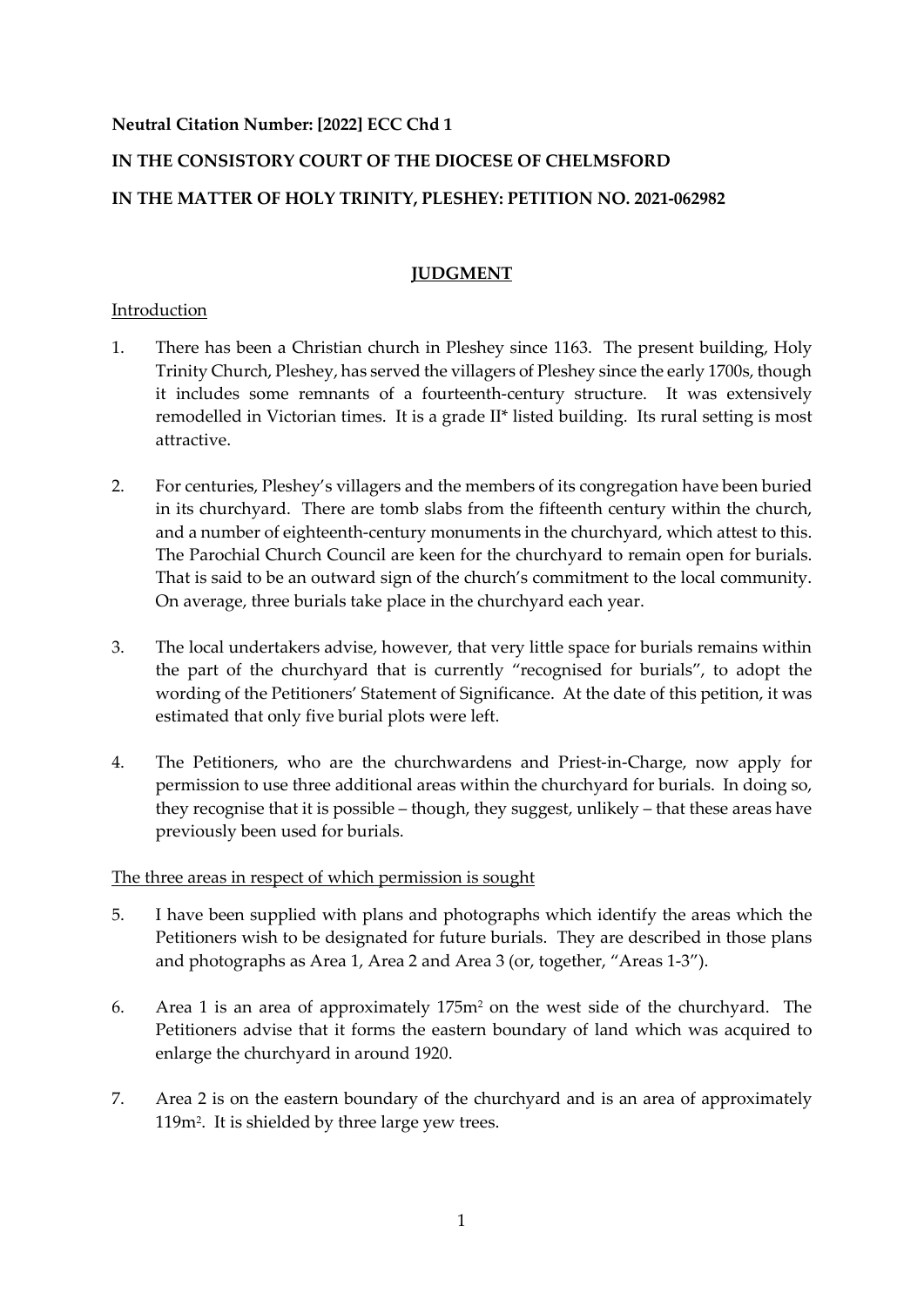- 8. Area 3 is to the south of the church, and adjoins a part of the churchyard which is currently used for burials. It comprises two rectangular blocks, in an L-shape; their approximate dimensions are 76m<sup>2</sup> and 156m<sup>2</sup> respectively.
- 9. The Petitioners do not believe that any of Areas 1-3 has previously been used for burials, and it certainly seems that there is no surviving written record which would indicate otherwise. However, in 2021 the Petitioners (very prudently) commissioned a geophysical survey of Areas 1-3, which was carried out by Messrs Peter Turner and Stephen Twist of Magnitude Surveys. In their report, which was issued on 19 April 2021, they advise that their survey *"has identified anomalies that may indicate the presence of sub-surface structures, though the form of these and the interference from roots and airwaves prevents any confident classification of these as vaults or brick lined tombs"*. The "anomalies" appear to be of especial concern in Area 3, where it is suggested that there is *"a strong and spatially extensive reflection"* which may indicate a buried structure. There are also reflections in Area 1 which indicate that the ground may have been disturbed or cut in a manner which would be consistent with earlier burials.
- 10. Accordingly, and even though the Petitioners maintain their view that it is unlikely that any of Areas 1-2 was previously used for burials, it seems to me that that is not a safe assumption. I therefore proceed on the basis that it is at least possible that part or parts of the land in respect of which permission is sought have been used for burials in the past.

#### The relevant law

- 11. The legal position in relation to the re-use of churchyard areas for burials is helpfully set out in the recent judgment of Morag Ellis Q.C., the Dean of the Arches, in Re All Saints, Biddenden [2020] ECC Can 1. She notes, at [11], that *"where a churchyard has not been closed by Order in Council, further burials may take place in existing graves on the authority of the Minister, without a faculty"*, but that this is subject to the provisions of (in particular) the Burial Act 1857, in particular s. 25 thereof, which provides that it is a criminal offence to remove human remains from ground that is consecrated according to the rites of the Church of England without a Faculty. That being so, it is always prudent to seek a Faculty in relation to the re-use of land which has been or may have been used for burials in the past, as the Petitioners have done in this case. Indeed, the Legal Advisory Commission of the General Synod, whose opinion on (amongst other matters) the re-use of churchyards is published as guidance on the Church of England's website, makes clear that where re-use of a large area of land is intended, it is essential to obtain a Faculty.
- 12. In recent years, Faculties for the re-use of churchyards have been granted in a number of cases. In Biddenden (*supra*), it was noted at [14] that,

*"Given the need to make best use of land and the Church's resources, the practice is a sustainable and sensible one, subject to safeguards which can be secured by way of condition."* 

13. Those safeguards include the following: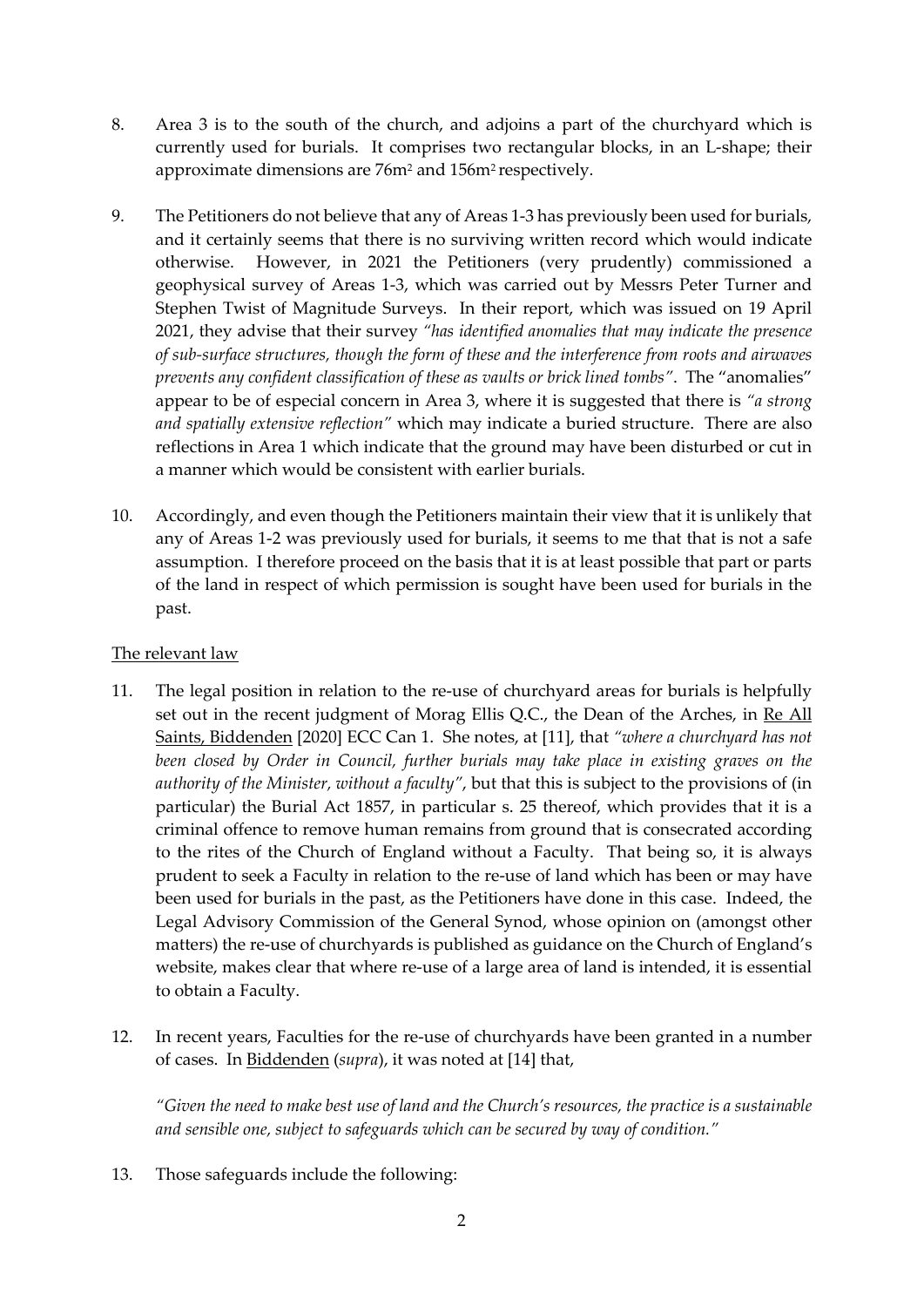- (i) Selection of a suitable location, bearing in mind in particular whether there is any evidence of burials in the recent past. Biddenden suggests that an interval of at least 75 years should be allowed to elapse before re-use of land is permitted;
- (ii) Taking account of the presence, age and legibility of any memorials on the land that is proposed to be re-used;
- (iii) Consultation with the descendants of those commemorated in those memorials (or the Commonwealth War Graves Commission, where relevant);
- (iv) Consultation with the church congregation and in the local community, in particular with organisations with a legitimate interest such as the Parish Council;
- (v) The imposition of appropriate conditions relating to the reverent treatment of any human remains that may be exhumed, and to any archaeological discoveries.
- 14. It is also perhaps self-evidently necessary to consider whether there is any sensible alternative to the re-use of land.

#### Application of the principles to the present case

- 15. I have come to the clear view that the Faculty sought ought to be granted, subject to the imposition of appropriate conditions. I do so for the following reasons.
- 16. First, and as noted above, even assuming (as I have already indicated that I do so for the purposes of this judgment) that burials have taken place in the past in some or all of Areas 1-3, there is no evidence at all of *recent* burials. It appears unlikely that burials have taken place in any of those areas in the last hundred years, if at all. That in and of itself suggests that Areas 1-3 are appropriate locations for re-use. The risk of encountering human remains appears to be greatest in the case of Area 3, and I therefore propose to direct that Areas 1 and 2 be used first.
- 17. Secondly, there is no other land within the parish of Pleshey available for consecrated burials. Nor is there any prospect of further land being acquired. The Petitioners advise that in the 1980s, the Diocese sold land adjacent to the present churchyard. That land is thus not available to be used; further, its sale means that there is no longer access from the church's land to neighbouring farmland which might otherwise, at least in theory, have been capable of being used for burials.
- 18. It follows that the only alternative to making use of Areas 1-3 would be to close the churchyard for burials altogether. The Petitioners believe that this would have a negative impact on the mission and ministry of the church in Pleshey. They also consider that it would necessarily lead to an increase in cremations, which they regard as less environmentally friendly than burials. In the light of the first of those concerns in particular, I agree that re-use of existing land is preferable to petitioning for the closure of the churchyard.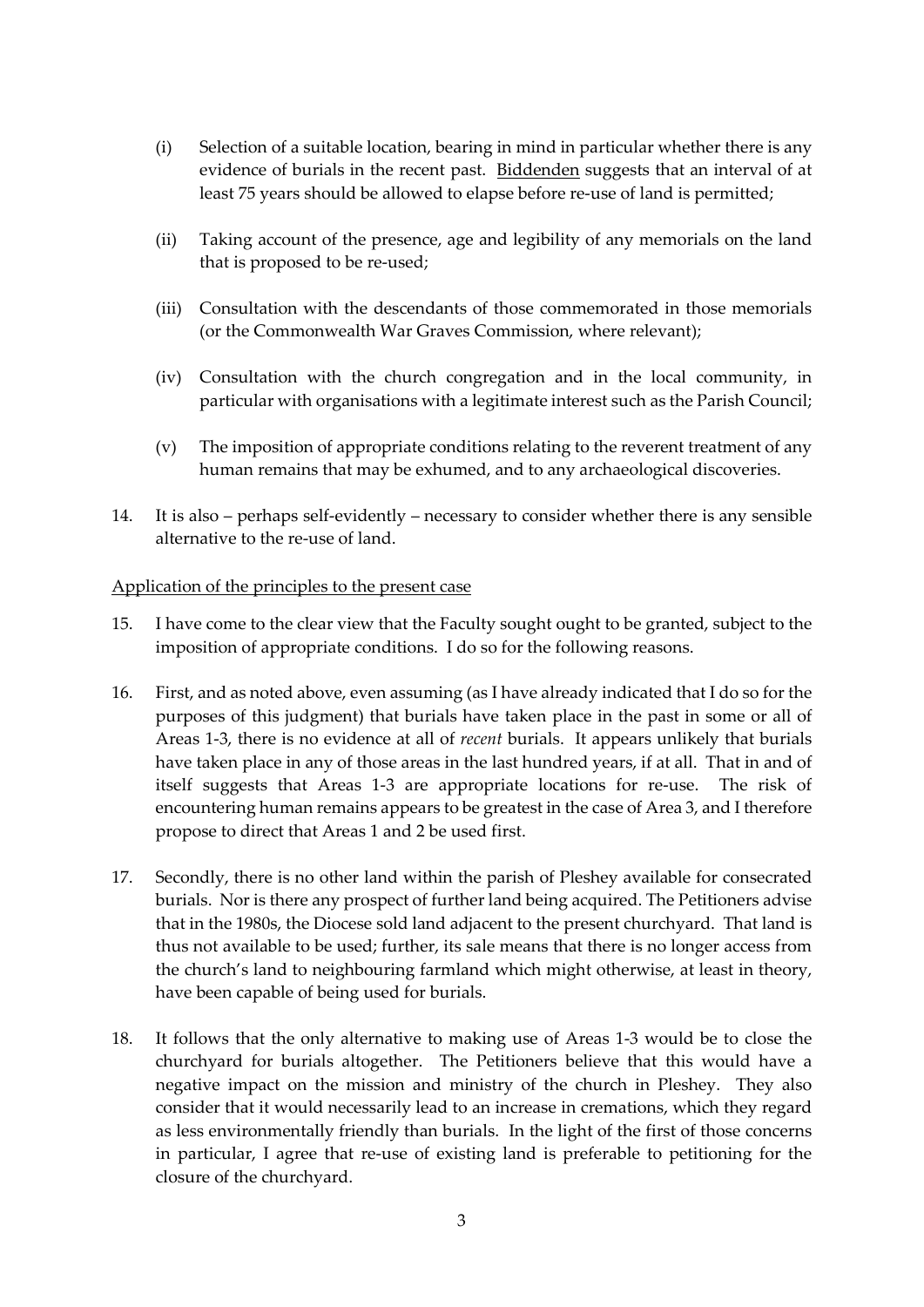- 19. Thirdly, and subject to one point which I propose to address by way of condition, I consider that the Petitioners' plans have been sufficiently publicised. Since the land sought to be re-used contains no (or no visible) memorials, there are no descendants who need to be identified and informed. No objections have been received from within the church community, nor in response to the Public Notices which have been displayed in accordance with the normal Faculty procedure.
- 20. The point to be addressed by way of condition is as follows: I consider that before any work is undertaken, the Petitioners ought to inform the Parish Council of their plans. I am told that they have not done so to date because this is not required by the Faculty guidelines. However, because of the additional sensitivities that arise, or potentially arise, where re-use of a churchyard is sought, it is generally appropriate to consult more widely within the community in relation to such a petition, which impacts not only on the members of the congregation but on the community as a whole.
- 21. In addition, the use of Areas 1-3 will need to be monitored sensibly by the PCC. If contrary to expectations – human remains are encountered in large numbers, it may be necessary to seek further guidance, in the first instance from the Registry but if necessary from the Court. The PCC can and should exercise common sense here. For example, if digging double depth graves results in problems being encountered, but there is no issue with single depth graves, then double depth graves should not be used.

#### Conditions to be applied

- 22. I accordingly grant a Faculty on the terms set out in the Petition, subject to the following conditions:
	- (i) The Petitioners are to notify the Parish Council of their plans and are to allow them a period of 6 weeks within which to provide any response, before any works are commenced. If the Parish Council's response is negative, the matter is to be referred back to me.
	- (ii) The Petitioners are to procure, in accordance with the DAC's suggestions, that a topographical survey of the churchyard is undertaken which shows marked graves, the information that has been obtained from the geophysical survey and to which information can be added in the event that any discoveries are made when new graves are dug.
	- (iii) Areas 1 and 2, as identified in the plans supplied with the Petition, are to be used for burials before Area 3.
	- (iv) If any non-articulated human remains are disturbed in the creation of a new grave in any of Areas 1-3, they should be reverently and discreetly re-interred by the incumbent in the deepened grave before any new burial is added.